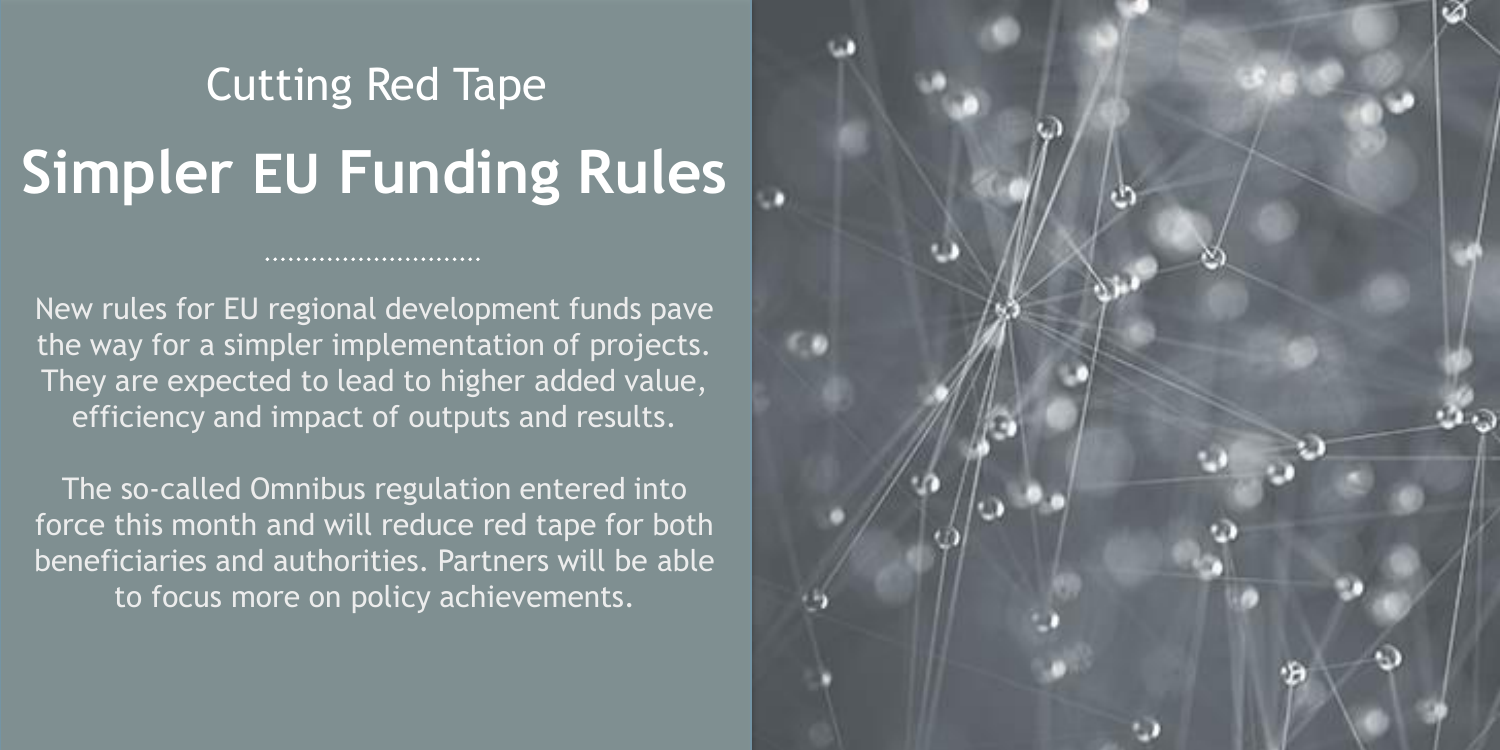

## New Implementation Manual **We Simplified Our Rules**

At Interreg CENTRAL EUROPE we have already taken important measures to simplify our procedures - in line with the new regulatory framework and even beyond.

Simplification is needed in each and every step of the programme lifecycle. Many small changes can lead to big savings of time and resources and, ultimately, to a better implementation of projects.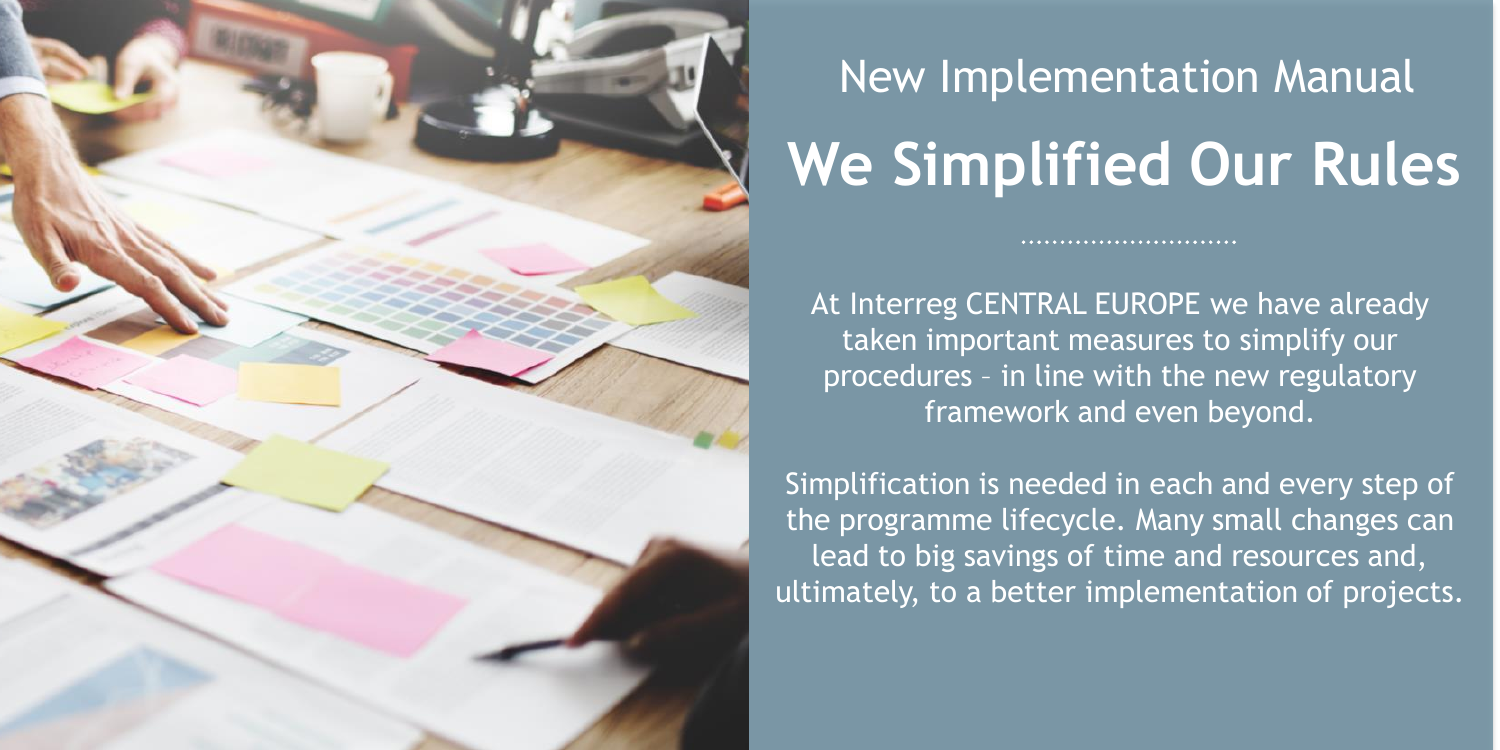## **Lighter Reports** Simplified Reporting (1)

...........................

We have simplified our project progress reports by removing details to ultimately shed more light on what is really important.

Projects will have to provide information on selected indicators only in their final reports. On top, every second reporting period our projects have to submit even slimmer reports only. Both measures will save up to 40% of administrative burden for project partners.